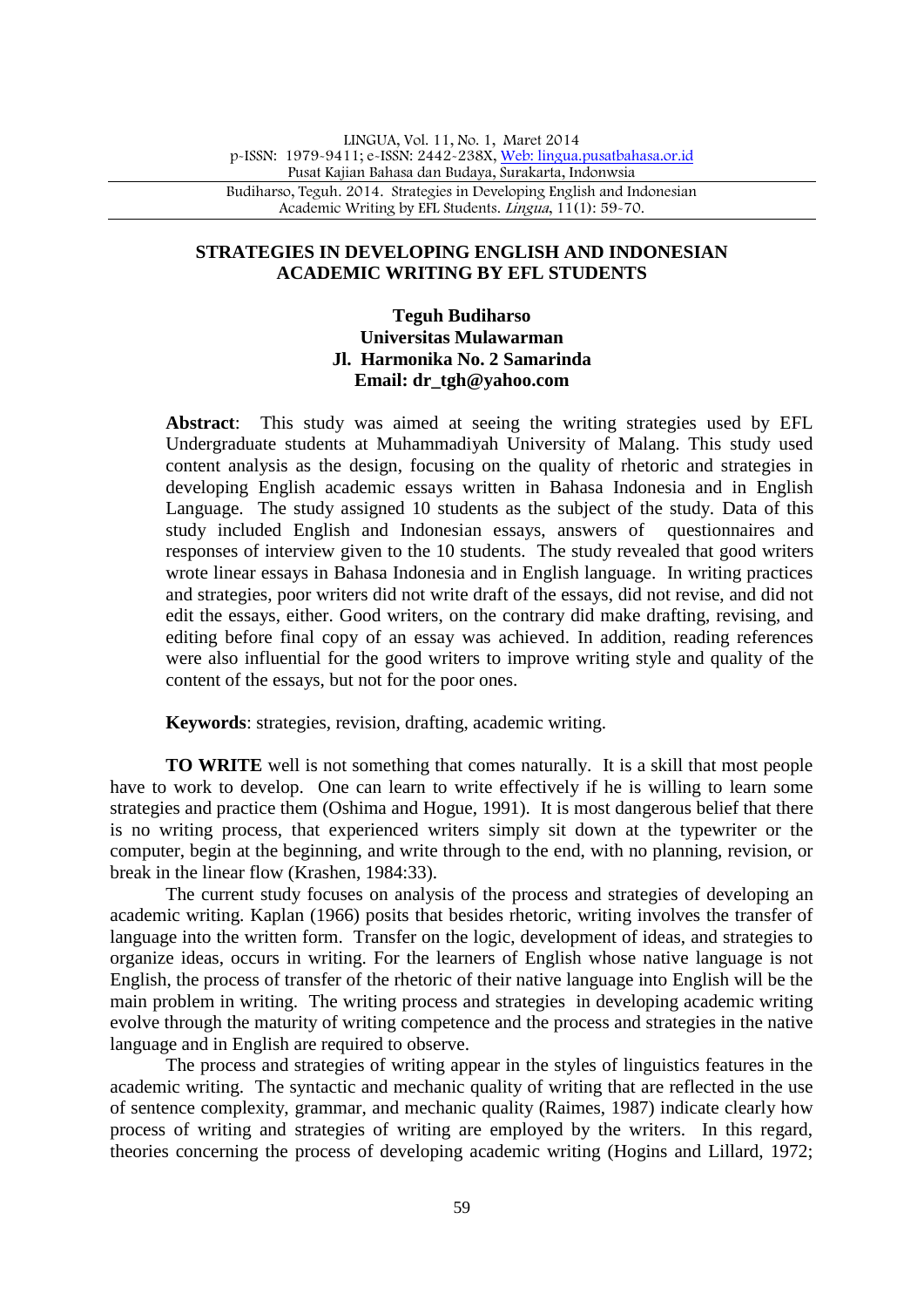| LINGUA, Vol. 11, No. 1, Maret 2014                                      |  |
|-------------------------------------------------------------------------|--|
| p-ISSN: 1979-9411; e-ISSN: 2442-238X, Web: lingua.pusatbahasa.or.id     |  |
| Pusat Kajian Bahasa dan Budaya, Surakarta, Indonwsia                    |  |
| Budiharso, Teguh. 2014. Strategies in Developing English and Indonesian |  |
| Academic Writing by EFL Students. Lingua, 11(1): 59-70.                 |  |

Andrew, IB and Gardner R, 1979; Krashen, 1984) that specifically deal with characteristics of academic writing, writing process, and analysis of an essay into pieces of traits are applied.

Various studies on writing indicate that as beginners, when students of English as a Second Language (ESL) or English as a Foreign Language (EFL) write in English, they translate or attempt to translate the L1 words, phrases, and organization into English. The students use patterns of language and stylistic conventions that they have learned in their native language and cultures (Connor, 1996:3-4). When they are mature to achieve successful accomplishments the advanced level of mastery in writing, of course, they will not translate L1 words and patterns of L1 conventions into English anymore.

The key to grasping a writing style is experience. In this respect, choosing the appropriate style of writing becomes a common problem for college students. Many students complain that achieving some level of formality sounds too difficult and also sounds as if it must result in a hopelessly dead, dry, unnatural style that few would want to read. However, with more practice in writing and more reading of college texts, the style will automatically become more formal and polished (Hogins-Lillard, 1972:13-16) without necessarily being dead and dry.

For academic purpose, however, learning writing skills is an obligation that students must meet in college. Essentially, students should assimilate a specific body of knowledge and demonstrate the familiarity with the knowledge in a written form. In this regard, performing a scholarly writing, e.g. abbreviated essay, term paper, report on research is repeatedly required by the college students (Hogins and Lillard, 1972:5). As writing skill is an imperative obligation for college students, scholarly writing is a primary means to demonstrate the knowledge they have achieved.

The matters of writing to be taught have turned to be the focus of interest. The current approach to the teaching of writing focuses on what goes on when a learner writes and what the teacher could do to help a learner get into the natural process of writing. Oshima and Hogue (1991) argue that process of writing consists of a series of drafts. The writing process consists of four main strategies: prewriting, planning, writing and revising drafts, and writing for a final copy.

When writing a writer does not begin working by thinking of all ideas they want to put down, then organize them, then write them out, then reread, and finally edit the text. Planning, drafting, and revising usually all take place throughout the process of writing (Caudery, 1995). Skilled writers pose themselves questions about audience and purpose, while unskilled writers tend to simply respond to the topic. Moreover, experienced writers tend to use draft, make substantial changes, and much more concerned to take account of the responses of a hypothetical reader. Conversely, inexperienced writers are much more concerned with detail, e.g. to change the word choice or to correct only surface errors of grammar and punctuation (Flower and Hayes, 1986; Sommers, 1980).

Producing a piece of writing means conveying a written message for a particular purpose to a particular audience. Therefore, before the task of writing begins, the writer should realize that she or he is working in a specific situation. She or he has a topic to write about, persons willing to read or listen, and reason for writing. The writer is involved in a communication square with its sides labeled as audience, purpose, persona, and message.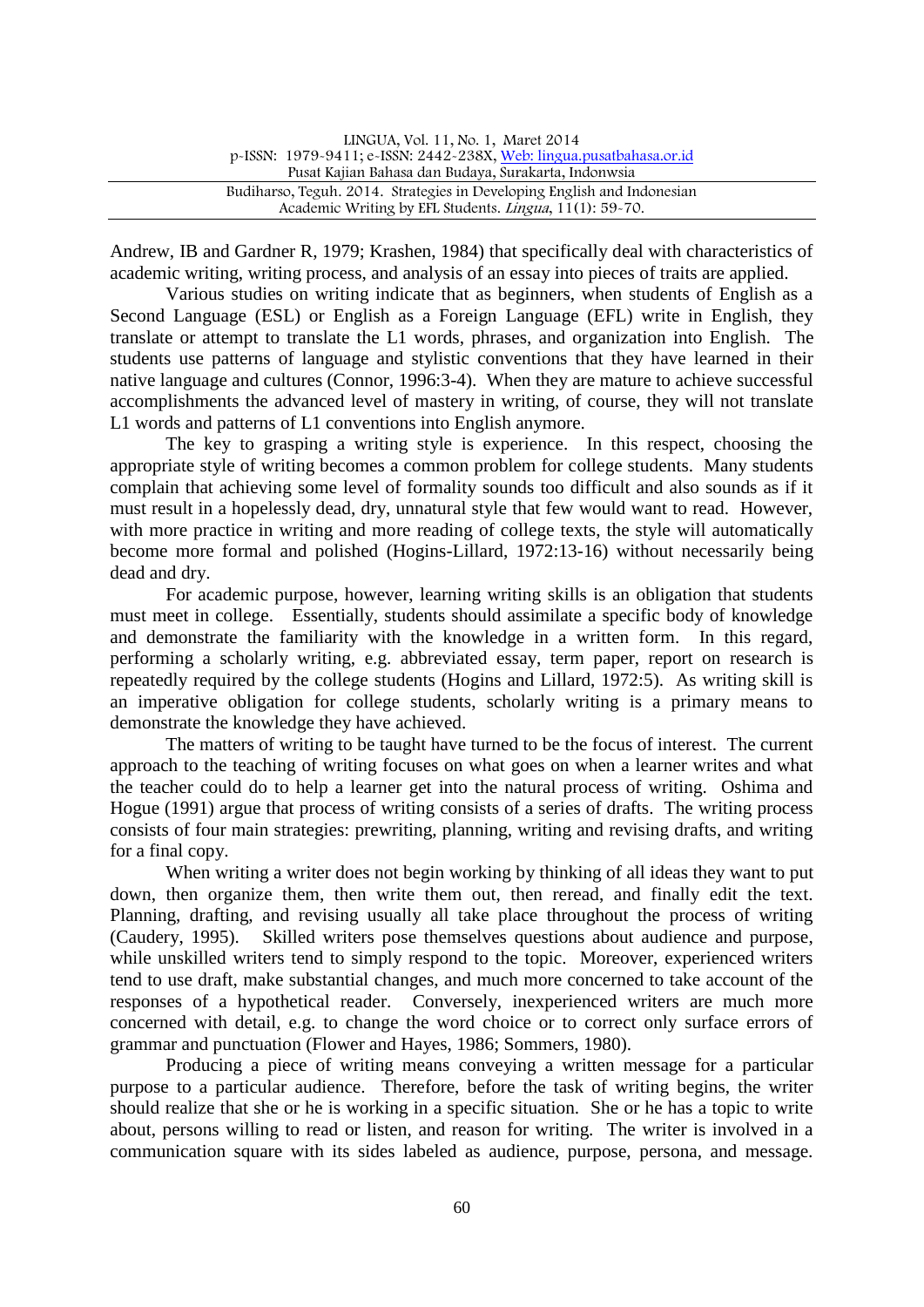| LINGUA, Vol. 11, No. 1, Maret 2014                                      |  |
|-------------------------------------------------------------------------|--|
| p-ISSN: 1979-9411; e-ISSN: 2442-238X, Web: lingua.pusatbahasa.or.id     |  |
| Pusat Kajian Bahasa dan Budaya, Surakarta, Indonwsia                    |  |
| Budiharso, Teguh. 2014. Strategies in Developing English and Indonesian |  |
| Academic Writing by EFL Students. Lingua, 11(1): 59-70.                 |  |

Specifically, the communication square is expressed into such questions: "Who is my audience? What is my purpose? What is my persona or role as a writer? What is my message or thesis?" (Hairston, 1981:44; Hartfiel et al., 1985:18).

The audience refers to the prospective readers or who are supposed to read the essay. The purpose deals with the reason to write such as to inform, to tell a story, to describe an object/a person or a process, and to persuade or to argue. The persona meaning the character being acted deals with how effective writer adapts her or his tone and approach to the audience being addressed. The message or the subject refers to what is conveyed to the reader, what topic is to be presented (Hairston, 1981:44; Hartfiel et al, 1985:18).

Writing is a process through which the writer discovers, organizes, and writes her or his thoughts to communicate with a reader. The writing process gives the writer a chance to compose, draft, rethink, and redraft to control the outcome of her or his writing (Wingersky, Boerner, and Holguin-Balogh, 1992:3).

The general steps in the writing process include prewriting, organizing ideas, drafting, revising, and making a final draft. Each step has different activities that will help a writer get the ideas from his mind to the paper in an organized fashion. Prewriting is a way of generating ideas, narrowing a topic, or finding a direction. Organizing involves sorting ideas in logical manner to prepare to write a draft. Drafting is the part of writing process in which the writer composes sentences in paragraph form to produce the first copy of an essay. Revising involves smoothing out a writing, adding more detail, and making other changes that helps achieve best way to write. Editing is checking mechanical problems and correcting the problems. Making a final draft and deciding it ready for the intended audience involves a sincere look at the paper and decide if the essay is in its best form (Wingersky, Boerner, and Holguin-Balogh, 1992:3).

#### **METHODS**

This study used content analysis (Holsti, 1969:42-43) that aimed at analyzing the content of corpus of academic written discourse. Data were based on documents consisting of students' English and Indonesian essays and responses to the questionnaire. Responses of interviews to the students and writing instructors elaborating the writing product, steps, and process of writing were also included.

Specifically, this study attempted to see the process and strategies of developing English and Indonesian essays on the basis of the task environment and the composing process (Connor, 1996:75). The task environment consisted of writing topic, the audience, and the text produced. The writing processes included planning and reviewing. Planning involved generating ideas, goals, and procedures; reviewing includes evaluating and revising.

The participants of the study were 10 EFL undergraduate students learning in the tenth semester of MUM. The participants were preparing to write a research report of an undergraduate thesis in English. Of 10 participants, 7 came from class A and 3 from class B. As the policy of MUM, the students of class A achieved GPA 3.0 and up and students of class B achieved GPA 2.74 to 2.29. Of 10 participants, 6 students finalized the final copy of the thesis reports and 4 prepared to have a thesis exam. The 10 students were selected mainly because of the availability of the participants in the field.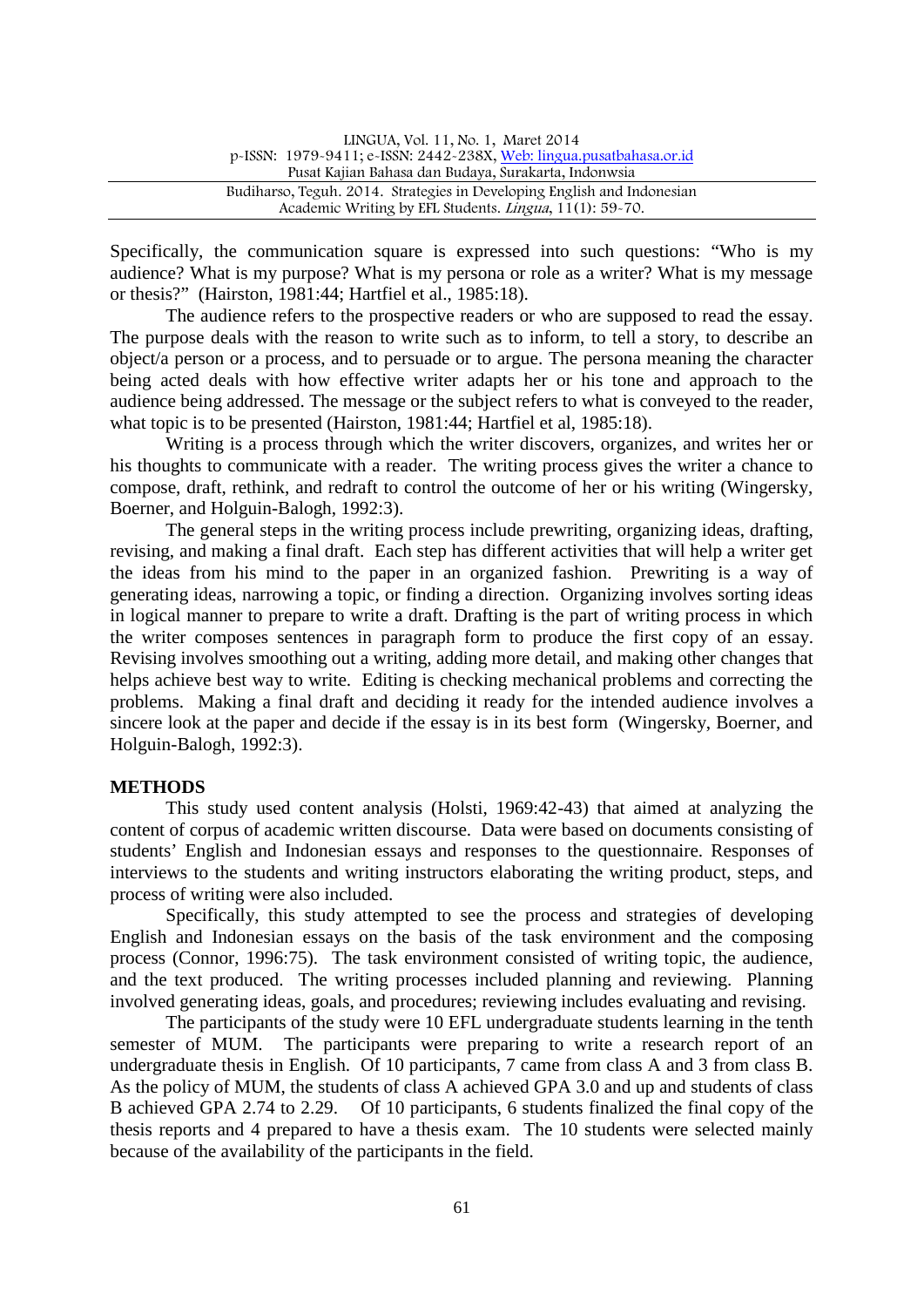| LINGUA, Vol. 11, No. 1, Maret 2014                                      |  |
|-------------------------------------------------------------------------|--|
| p-ISSN: 1979-9411; e-ISSN: 2442-238X, Web: lingua.pusatbahasa.or.id     |  |
| Pusat Kajian Bahasa dan Budaya, Surakarta, Indonwsia                    |  |
| Budiharso, Teguh. 2014. Strategies in Developing English and Indonesian |  |
| Academic Writing by EFL Students. Lingua, 11(1): 59-70.                 |  |

To elaborate the writing process and problems a questionnaire and the open-ended interview were used. The instrument of this study consisted of three kinds: the writing prompt of argumentative or expository essay, a questionnaire, and the open-ended interview guide. To see the writing skills, the writing process and strategies, a questionnaire and an open-ended interview were developed in Bahasa Indonesia.

The 10-item questionnaire was intended to elaborate writing skill of the participants. In addition, the interview guide consisted of questions on the students' problems with an emphasis on supporting and clarifying their process in developing an essay. Similar to the questionnaire, the interview was conducted in Indonesian to make sure that the participants' answers were fully described. The interview consisted of 7 questions. They are (1) Formal background of writing: writing courses, training on scientific writing, supervisory writing; (2) Writing experiences: summary, note-taking, paper, personal writing; (3) Writing objectives: paper, discussion, journal; (4) Writing materials: textbooks, journals, lectures; (5) Writing process: planning with an outline, planning without an outline, no planning, proofreading; (6) Writing difficulties: language, content, organization, grammar, ideas, and (7) Writing strategies: in Indonesian, in English, etc.

## **FINDINGS**

## **Quality of the Essay**

Table 1 describes that of 10 subjects writing English essays, 6 subjects shared linear patterns and 4 used non-linear ones. Of 6 subjects writing linear English essays, 3 devoted the linear Indonesian essays and 3 developed the non-linear ones. In addition, of 4 subjects writing non-linear English essays, 1 maintained a linear Indonesian essay and 3 asserted the non-linear ones.

In writing Indonesian essays, 4 subjects wrote linear patterns and other 6 asserted nonlinear patterns. Of 4 subjects writing linear Indonesian essays, 1 shared a non-linear English essay. In addition, of 6 subjects developing non-linear Indonesian essays, 3 devoted the linear English essays and 3 others admitted the non-linear ones. For convenience, the number of participants writing linear and non-linear essays is summarized in Table 1.

The evidence of the linearity and non-linearity ideas in the above discussion indicates that thought patterns of the subjects under study were not necessarily parallel in an English essay and in an Indonesian essay. A writer using linear pattern in an English essay did not always produce a linear pattern when he or she wrote an Indonesian essay.

In this regard, two factors are influential: the education and writing frequency. The higher education serves more academic exercises on reasoning. This provides better quality on the logic. In addition, higher education also requires more reading and writing frequency. The more frequency of reading and writing is factor that increases the better writing quality. The more the frequency is, the better the writing quality will be.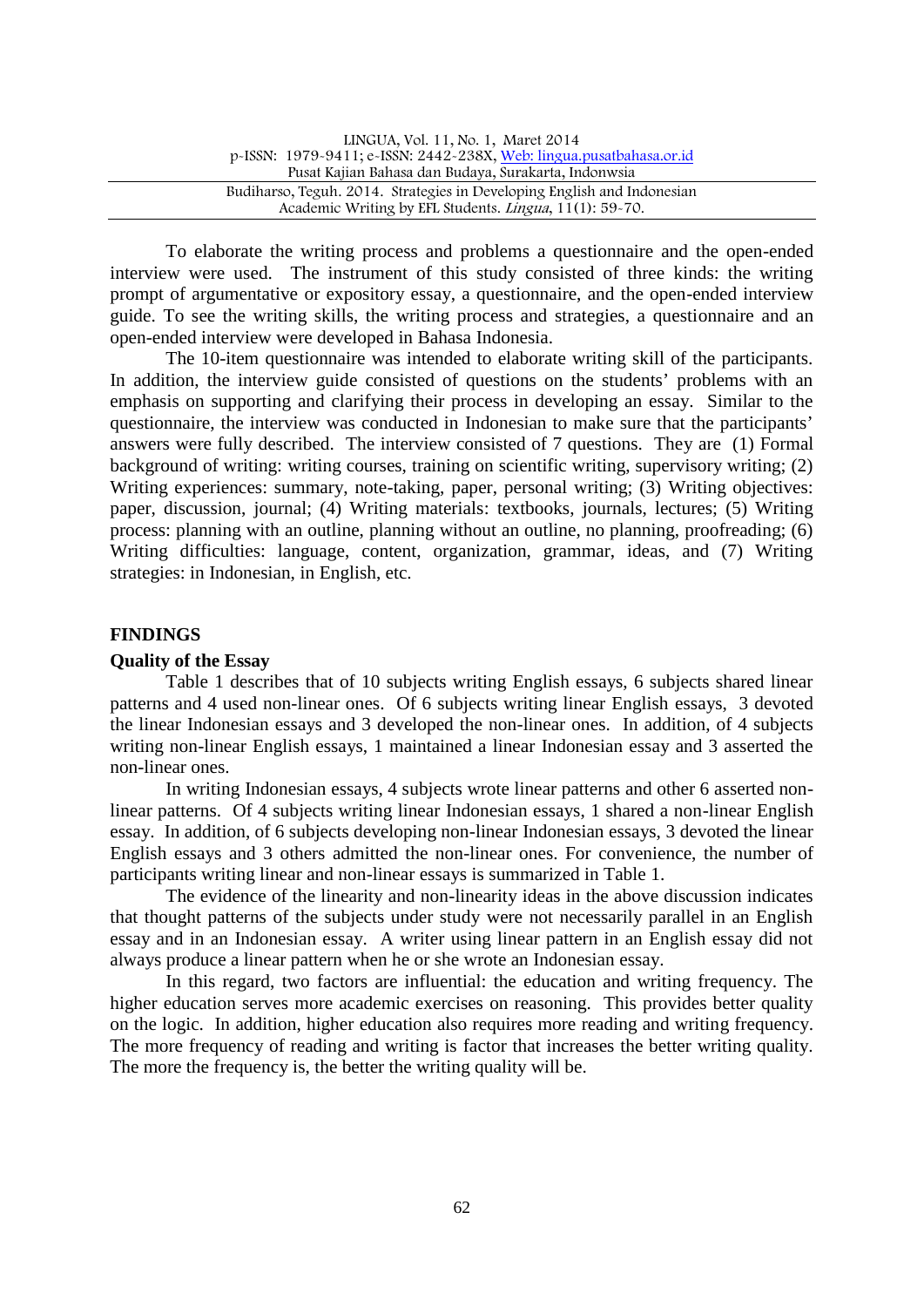#### LINGUA, Vol. 11, No. 1, Maret 2014 p-ISSN: 1979-9411; e-ISSN: 2442-238X, Web: lingua.pusatbahasa.or.id Pusat Kajian Bahasa dan Budaya, Surakarta, Indonwsia Budiharso, Teguh. 2014. Strategies in Developing English and Indonesian Academic Writing by EFL Students. Lingua, 11(1): 59-70.

# Table 1. Summary of Number of Participants Writing Linear and Non-Linear Essay

| Essay             | <b>English</b>    | <b>Indonesian</b> | English and<br>Indonesian |
|-------------------|-------------------|-------------------|---------------------------|
| <b>Pattern</b>    |                   |                   |                           |
| <b>Linear</b>     | 1, 2, 3, 4, 5, 10 | 2, 5, 8, 10       | 2, 5, 10                  |
| <b>Non-Linear</b> | 6, 7, 8, 9        | 1, 3, 4, 6, 7, 9  | 1, 3, 4, 6, 7, 8, 9       |
| <b>Total</b>      | 10                | 10                | 10                        |

## **Linear Essay**

Linearity of an essay was characterized mainly by the existence of an explicit thesis statement in the essay and clear supporting sentences that corresponded to the thesis (Wahab, 1995c). The thesis might appear in the introductory paragraph or in the closing paragraph. Each point of a thesis was described using examples, illustration, facts, statistics, citation, or a combination of each. Progression of topics was parallel and topics of successive sentences were the same.

All of the 6 linear English essays were characterized by the use of introductory sentences as the general statement. The thesis was defined before a specific statement was clarified. All thesis statements of the linear essays were stated in the introductory paragraph.

In addition to the Indonesian essay, this study revealed that 4 of the linear Indonesian essays were characterized with the use of thesis in the introductory paragraph. The thesis was introduced with some points of general statement.

It is evident that the writer uses the same strategies to writing Indonesian and English essays. Using similar strategies to writing English essay, each point of the controlling ideas in Indonesian essays is developed in the body paragraphs. Admittedly, this paragraph also asserts something different from the thesis, providing a new comment and information irrelevant to the thesis. Moreover, neither does the closing restate nor summarizes the thesis.

## **Non-Linear Essay**

A non-linear essay was characterized mainly with the absence of a thesis statement in the introductory paragraph. The non-linear essay might take one of the four types. First, ideas of a non-linear essay were not clearly defined and no relationship between one paragraph and other paragraphs appeared. Second, thesis statement appeared, but the thesis was introduced with irrelevant general statements. Third, progression of topics was sequential; topics of successive sentences were always different, as the comment of one sentence became the topic of the next. Fourth, progression of topics was extended parallel; the first and the last topics of a piece of text were the same but were interrupted with some sequential progression (Wahab,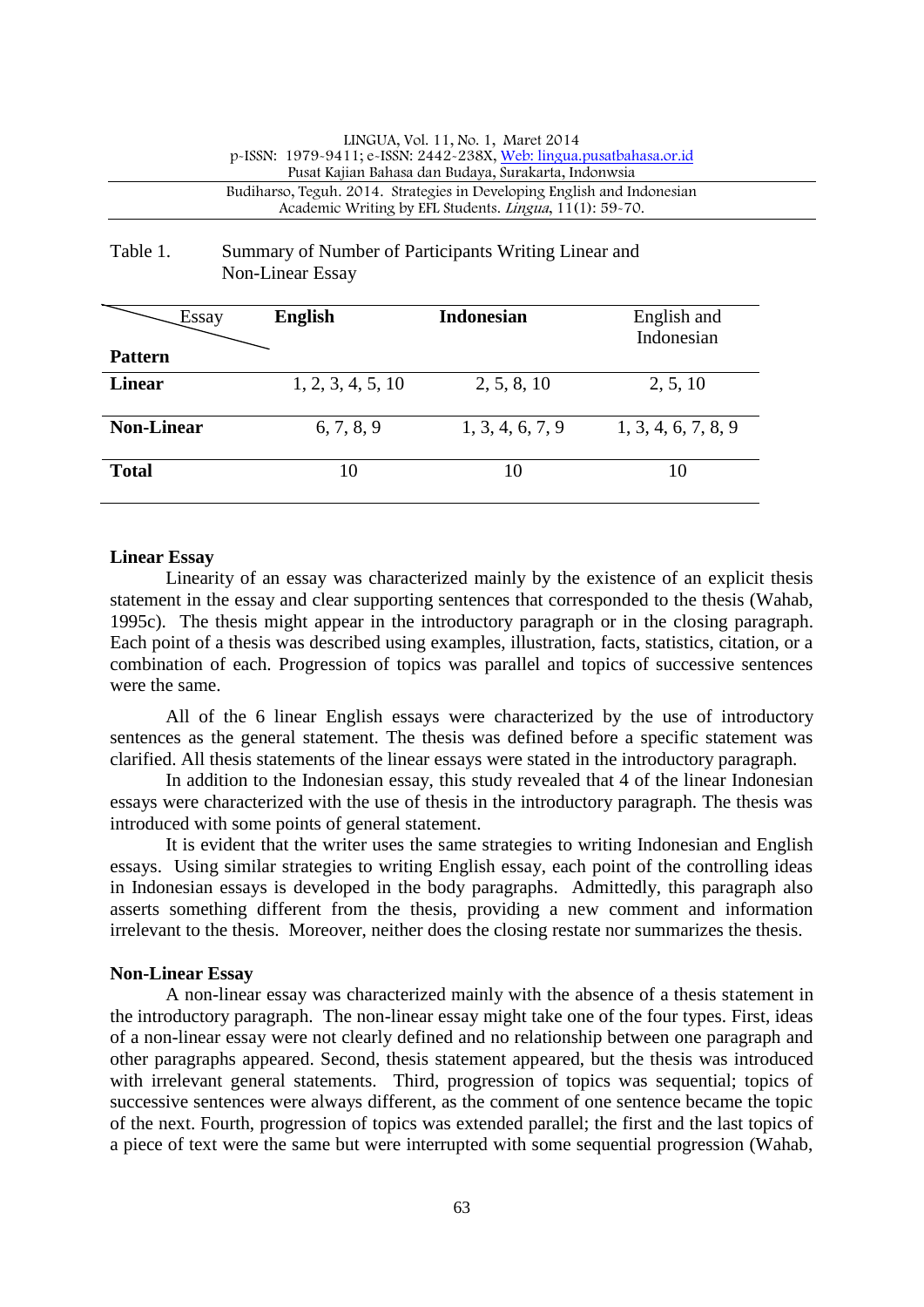| LINGUA, Vol. 11, No. 1, Maret 2014                                      |  |
|-------------------------------------------------------------------------|--|
| p-ISSN: 1979-9411; e-ISSN: 2442-238X, Web: lingua.pusatbahasa.or.id     |  |
| Pusat Kajian Bahasa dan Budaya, Surakarta, Indonwsia                    |  |
| Budiharso, Teguh. 2014. Strategies in Developing English and Indonesian |  |
| Academic Writing by EFL Students. Lingua, 11(1): 59-70.                 |  |

1995c). Any essay using one or a combination of the four types of non-linear patterns used in this study is categorized a non-linear essay.

The same 10 subjects under study wrote 10 English essays and 10 Indonesian essays. The English essays consisted of 6 linear and 4 non-linear. The Indonesian essays comprised of 4 linear and 6 non-linear. In addition, of 4 subjects writing non-linear English essays, 3 of them wrote non-linear Indonesian essays; and of 6 subjects writing non-linear Indonesian essays, 3 developed linear English essays. Excerpts (3a) and (3b) below illustrate a non-linear English essay and a non-linear Indonesian essay written by a same writer.

#### **Results of Questionnaire and Interview**

The questionnaire that consisted of 10 items was served to obtain additional information of process of writing and writing strategies. In addition, the interview was used to clarify more detailed information on the writing process and strategies of rhetoric. Interview was given to 10 participants and 1 writing instructor at MUM, previously teaching the 10 participants.

In response to the question of the writing frequency, 4 of 10 students asserted that they wrote English and Indonesian articles excluding papers for final projects twice in a semester and 6 students did not write any articles. Further identification on questionnaire and interview suggested that the 4 students showed characteristics of good writers and those 6 students showed characteristics of the poor writers.

The 10 students admitted that they used similar strategies when writing both English and Indonesian essays. None of them developed an outline before writing, as outlining was as difficult as writing an essay. However, good writers stated that they informally jotted down points to be developed and poor writers outlined ideas in their mind. In addition, all students used translation strategies to develop their ideas; they might write ideas in Indonesian or construct their sentences in Indonesian first, then translated them into English.

All students realized that an essay --English or Indonesian-- should consist of introduction, discussion, and conclusion as a standard convention of academic writing. The introduction was an introductory paragraph that had a thesis and controlling ideas. The discussion was the body paragraphs that comprised some developing paragraphs inside to support details of controlling ideas. In addition, the conclusion was the concluding paragraph that summarized or restated the thesis. However, the awareness on writing convention did not indicate a full mastery of writing; the students failed to transfer their knowledge on writing convention to an actual essay.

There were four main factors responsible to the evidence on the problems of writing convention. First, the students did not realize how logic in an essay should be developed. Second, students tended to rely on essay models equipped when they were following Writing Courses. Third, students were more occupied with grammar problems that made their ideas difficult to express. Fourth, students had the limited reading practice and writing frequency.

Problems on logic resulted that the students writing the linear English essays did not always share linear Indonesian essays, because the rhetoric model was not yet a permanent intake for them. An English essay model was an intake for a linear essay and an Indonesian essay model equipped linear and non-linear essays. The application of logic in an essay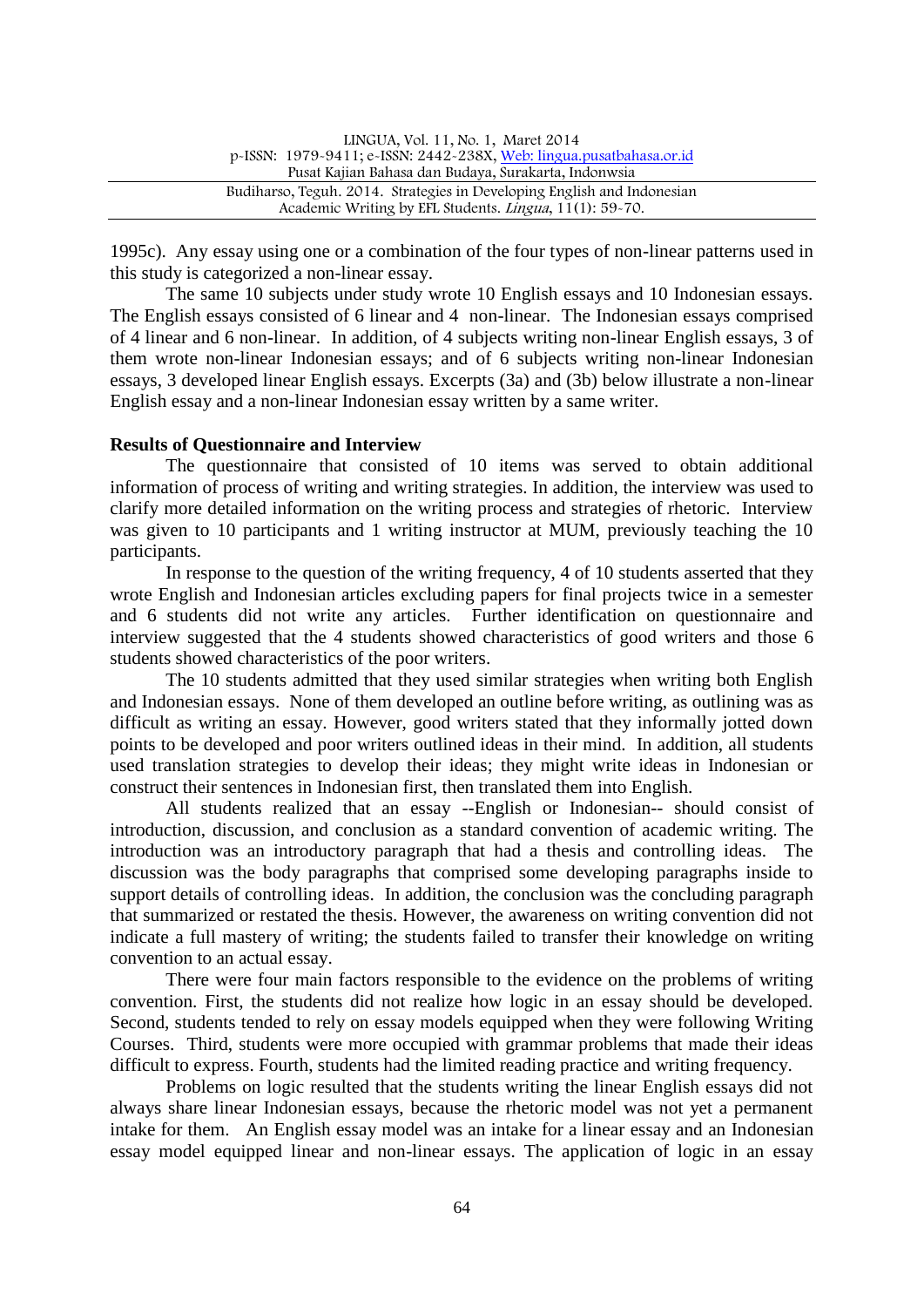| LINGUA, Vol. 11, No. 1, Maret 2014                                      |  |
|-------------------------------------------------------------------------|--|
| p-ISSN: 1979-9411; e-ISSN: 2442-238X, Web: lingua.pusatbahasa.or.id     |  |
| Pusat Kajian Bahasa dan Budaya, Surakarta, Indonwsia                    |  |
| Budiharso, Teguh. 2014. Strategies in Developing English and Indonesian |  |
| Academic Writing by EFL Students. Lingua, 11(1): 59-70.                 |  |

needed intensive frequency of practices in writing for similar use. To achieve linear English essay, practices in writing a linear English essay were required. Similarly, to achieve a linear Indonesian essay, practices to write linear Indonesian article were inevitable.

Students maintained that as the beginning writers, writing competence in L1 asserted the same competence in L2, so that some organizational features of L1 writing appeared in the writing of L2. As a result, the way the students developed ideas in the syntax level was similar in English and Indonesian essays. Syntax errors in English emerged, because incomplete mastery of English rules; and syntax errors in Indonesian existed as a result of logic in Indonesian style.

As the novice of L2 writers, the students maintained that they would of course make more errors in grammar and lexical choices than would L1 writers. They tended to concentrate on the form rather than on the content of the essays. As they already had the basic rules of L1, when they produced thought with insufficient L2 rule system, they transformed the available L1 rule system.

With respect to the writing practice and reading frequency, the students writing the linear essays maintained that they had more practice in writing different topics for different use. Practice in writing was related to improvement in writing ability. Practice made students improve their writing competence.

In addition, students also asserted that they received more influential writing competence from reading. Writing competence came from self-motivated reading. The conventions of writing were acquired by reading. The students believed that to learn how to write for newspapers, one must have read newspapers. For magazine, one should browse through magazines.

With regard to revision process, good writers asserted that they made different strategies in revisions than those of poor writers for three ways: in planning, rescanning, and revising. The good writers planned more than poor writers. Few used standard outline forms and a few used some kind of planning of content and organization before writing. Flexible plans were developed as changes of ideas to revise and new arguments emerged. The good writers paused more during writing and reread their text more.

In addition, rescanning appeared to help good writers maintain a sense of the whole composition or conceptual blueprint. Writers were pausing to plan what to write next, rescanning if their plans fitted, pausing again to reformulate. In short, the good writers revised more than poor writers did. The poor students basically revised to rewording and adhering to the rules. Some assumed that their desired meaning was present in their first draft; revision was simply a matter of finding the best words to express it. Good writers, on the contrary, made revision as an effort to find the line of the argument. The good writers focused on content in revision. Poor writers used revision to clarify the meaning contained in the first draft, mechanics, grammar, and spelling.

In line with the writing instruction, students admitted that the role of the teacher was significant. Students asserted that they received approximately 8 writing papers in one semester for the whole 4 Writing Courses. Of the 8 papers, 3 were corrected by the instructor, revised by the students, and returned to the instructor again for further revision. The other 5 papers were done for home assignment and exercises. Students and the writing instructor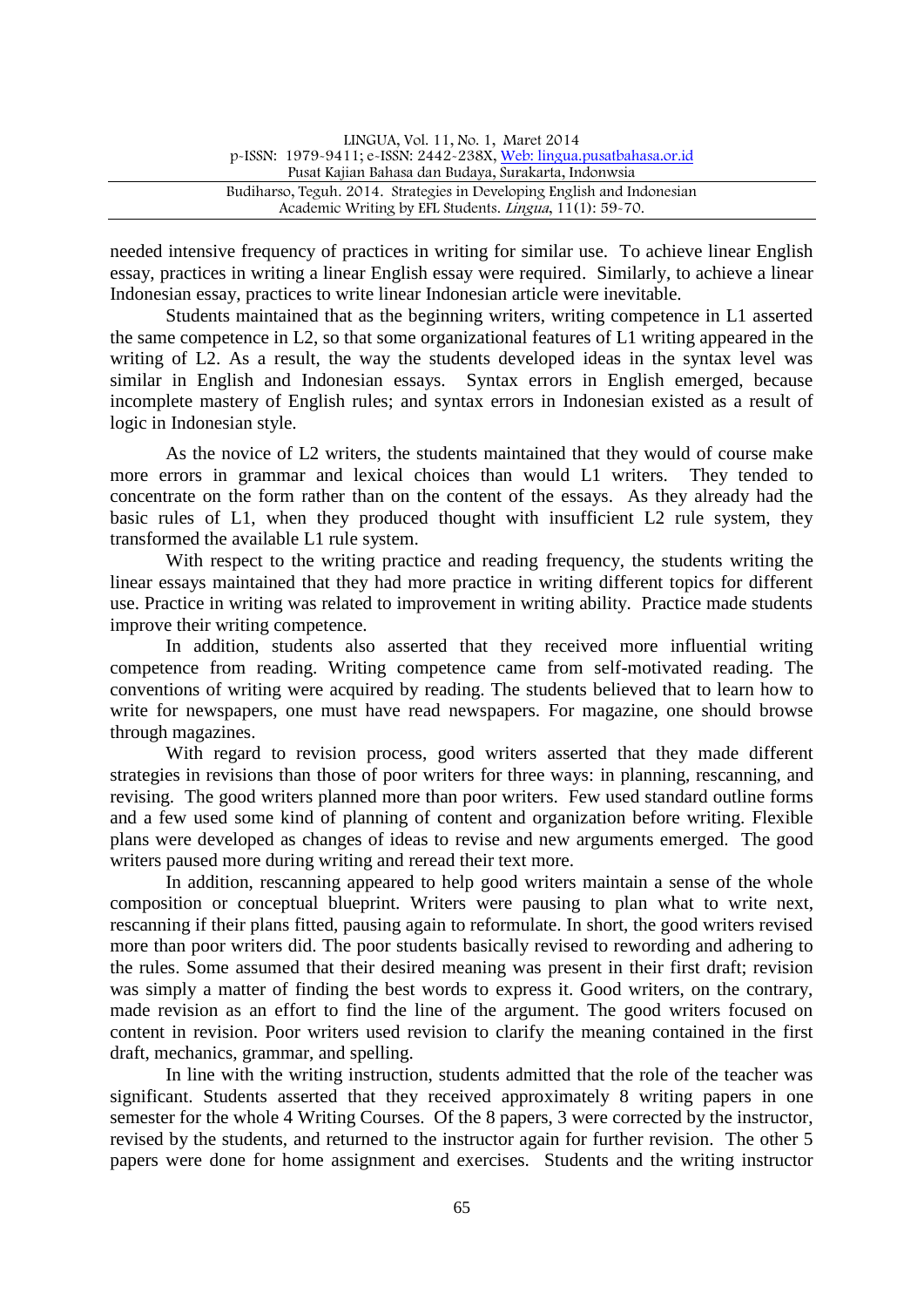| LINGUA, Vol. 11, No. 1, Maret 2014                                      |  |
|-------------------------------------------------------------------------|--|
| p-ISSN: 1979-9411; e-ISSN: 2442-238X, Web: lingua.pusatbahasa.or.id     |  |
| Pusat Kajian Bahasa dan Budaya, Surakarta, Indonwsia                    |  |
| Budiharso, Teguh. 2014. Strategies in Developing English and Indonesian |  |
| Academic Writing by EFL Students. <i>Lingua</i> , 11(1): 59-70.         |  |

clarified that the returned papers were focused more on grammar, mechanic, and mechanical convention of writing, e.g. the presence of topic, opening, discussion, and conclusion. Detail discussion on the content and rhetoric strategies was not included. The writing instructor admitted that he intentionally did not discuss the content and rhetoric because of his limited time. Besides, the number of students in one class was big enough, more than 40 students.

In addition to the learning-teaching process, students asserted that some writing assignments were done in-group of two or three. This implied that not every student actually did the task; one student depended on the other. The writing instructor, on the other hand, argued that giving the writing assignment in-group provided the practical way in correcting the papers.

## **DISCUSSION**

Rhetoric features of English essays and Indonesian essays served by the same EFL undergraduate students of MUM indicated similar patterns on linearity and non-linearity of ideas. This finding suggests that linearity of English patterns was not necessarily parallel to linearity of Indonesian patterns. Results of questionnaire and interview showed that when writing an essay, the students attempted to follow a model essay, having similar mode to the essay they would develop. When reading an English essay model, in which linear patterns were the main model, the students were equipped with linear essays.

With regard to the rhetoric, this study suggests that logic, which is the basis of rhetoric, comes from culture; it is not universal. Rhetoric, therefore, is not universal either but varies from culture to culture. The rhetorical system of one language is neither better nor worse than the rhetorical system of another language, but it is different. English logic and English rhetoric are linear, that is, a good English paragraph begins with a general statement of its content and carefully develops that statement with a series of specific illustrations (Oshima and Hogue, 1991).

With regard to the writing practice and writing process and strategies, analysis of questionnaire and interview noted some points. Assuming linear English and Indonesian essays were ones that met the criteria of academic English so that they were considered good essays, this study clarified Krashen's (1984) finding. The students writing the linear essays maintained that they had more practice in writing different topics for different use.

Krashen (1984) reviewed that there was some evidence that practice in writing, especially expository writing, was related to improvement in writing ability. Some aspects of the writing skill could be taught, but there were limitations. The most general and obvious features of form and organization might be teachable. In this regard, practices made students improve their writing competence.

In addition, the students also maintained that they received more influential writing competence from reading. This finding confirmed two studies by Krashen (1984) and Smith (1983). Krashen (1984) posited that writing competence came only from large amounts of self-motivated reading for interest or pleasure. It was acquired subconsciously. In addition, Smith (1983) maintained that the conventions of writing were acquired by reading. To learn how to write for newspapers, one must have read newspapers; textbooks about them would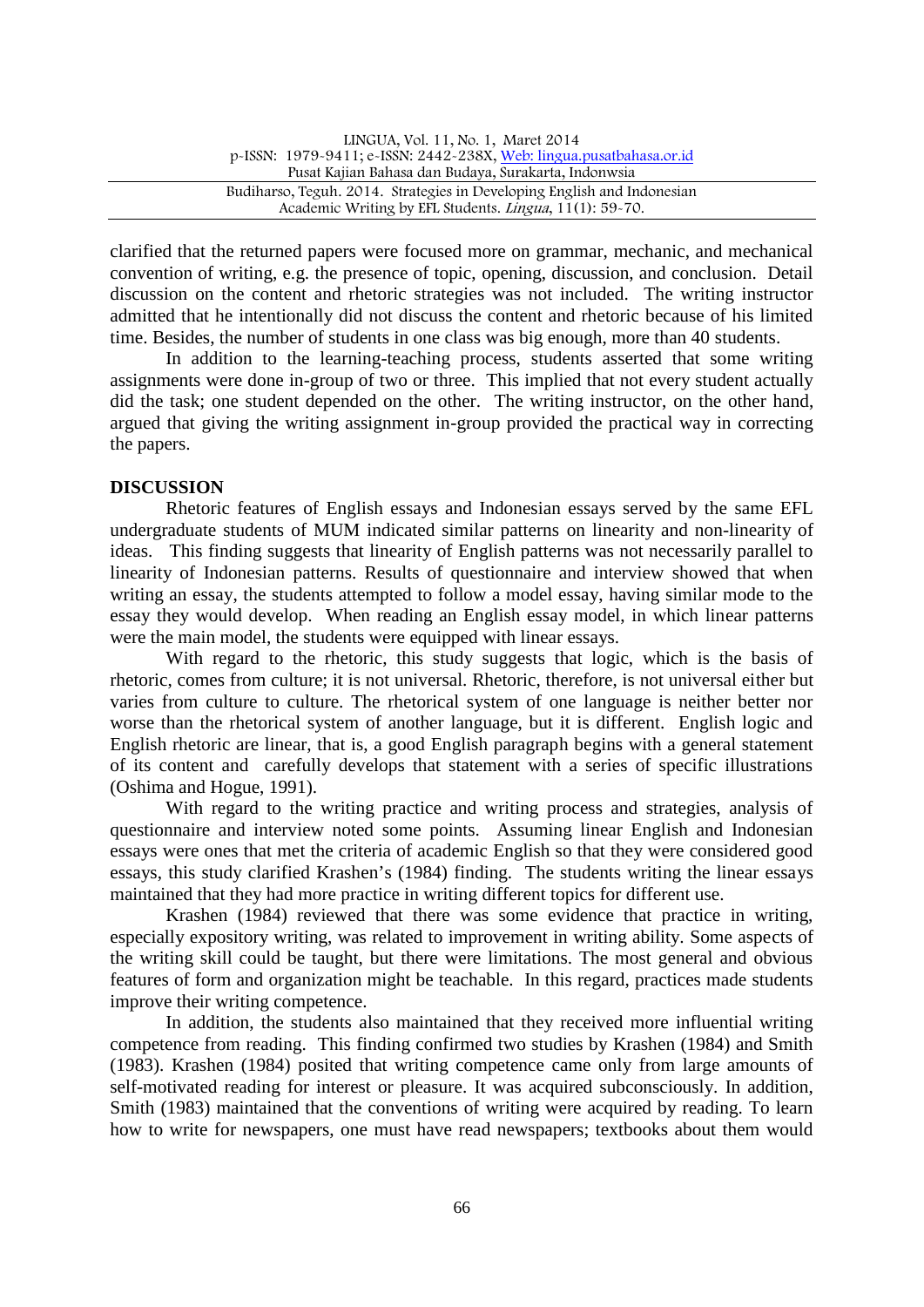| LINGUA, Vol. 11, No. 1, Maret 2014                                      |  |
|-------------------------------------------------------------------------|--|
| p-ISSN: 1979-9411; e-ISSN: 2442-238X, Web: lingua.pusatbahasa.or.id     |  |
| Pusat Kajian Bahasa dan Budaya, Surakarta, Indonwsia                    |  |
| Budiharso, Teguh. 2014. Strategies in Developing English and Indonesian |  |
| Academic Writing by EFL Students. <i>Lingua</i> , 11(1): 59-70.         |  |

not suffice. For magazine, one should browse through magazines rather than through correspondence courses on magazine writing.

With regard to the writing process and strategies, the students writing the linear essays asserted that they made more revisions than those students writing non-linear essays. This finding clarified Krashen's (1984) study. According to Krashen, good writers differed from poor writers in their composing process, that is, they had better and more sound procedures for getting their ideas down on paper. Specifically, good writers differed in three ways: in planning, rescanning, and revising.

Good writers planned more than poor writer. This did not necessarily mean the use of formal outline, nor was it always prewriting. Few used standard outline form but some kind of planning of content and organization before writing. They used flexible plans, they were willing to change their ideas as they wrote and to revise their outlines as new ideas and arguments emerged. Krashen (1984) cited that good writers paused more during writing and reread their text more. Rescanning appeared to help good writers maintain a sense of the whole composition or conceptual blueprint. Writers were pausing to plan what to write next, rescanning if their plans fitted, pausing again to reformulate.

Good writers revised more than poor writers did. What poor students revised was basically rewording and adherence to rules. Some assumed that their desired meaning was present in their first draft; revision was simply a matter of finding the best words to express it. Good writers, on the contrary, made revision as an effort to find the line of the argument. The first draft might be just an attempt to define their territory, while subsequent revisions helped continue to create meaning. The good writers focused on content in revision; the poor writers used revision to clarify the meaning contained in the first draft, mechanics, grammar, and spelling.

In addition to sentence variety, students asserted that their English knowledge and their ability to write in English were incomplete. Some English idiomatic and sentences embarrassed them to freely express ideas with correct styles. As a result, the students wrote awkward English sentences and various grammar errors. Sentences with subordination were limited, reflecting immature English.

The above finding supports Oshima and Hogue's (1991) statement. In English, maturity of style was often judged by the degree of subordination rather than by the degree of coordination. Therefore, Indonesian styles of writing seemed awkward and immature to an English reader. Students used an indirect approach, in which topic was viewed from a variety of angles and was never analyzed directly. The rules of English rhetoric required that every sentence in a paragraph is related directly to the central idea. The students who had mastered the grammar of English might still write poor papers unless they also mastered the rhetoric of English. Also, the students might have difficulty reading an essay written by the rules of English rhetoric unless they understood the logical differences from those of their own native tongue.

Clarifying problems on immature English sentences, the students claimed that writing instruction contributed an important role. During writing classes they followed, the instructor did not include more models of paragraphs or essays with simple and complex sentences than with compound and compound-complex sentences. The instruction did not emphasize the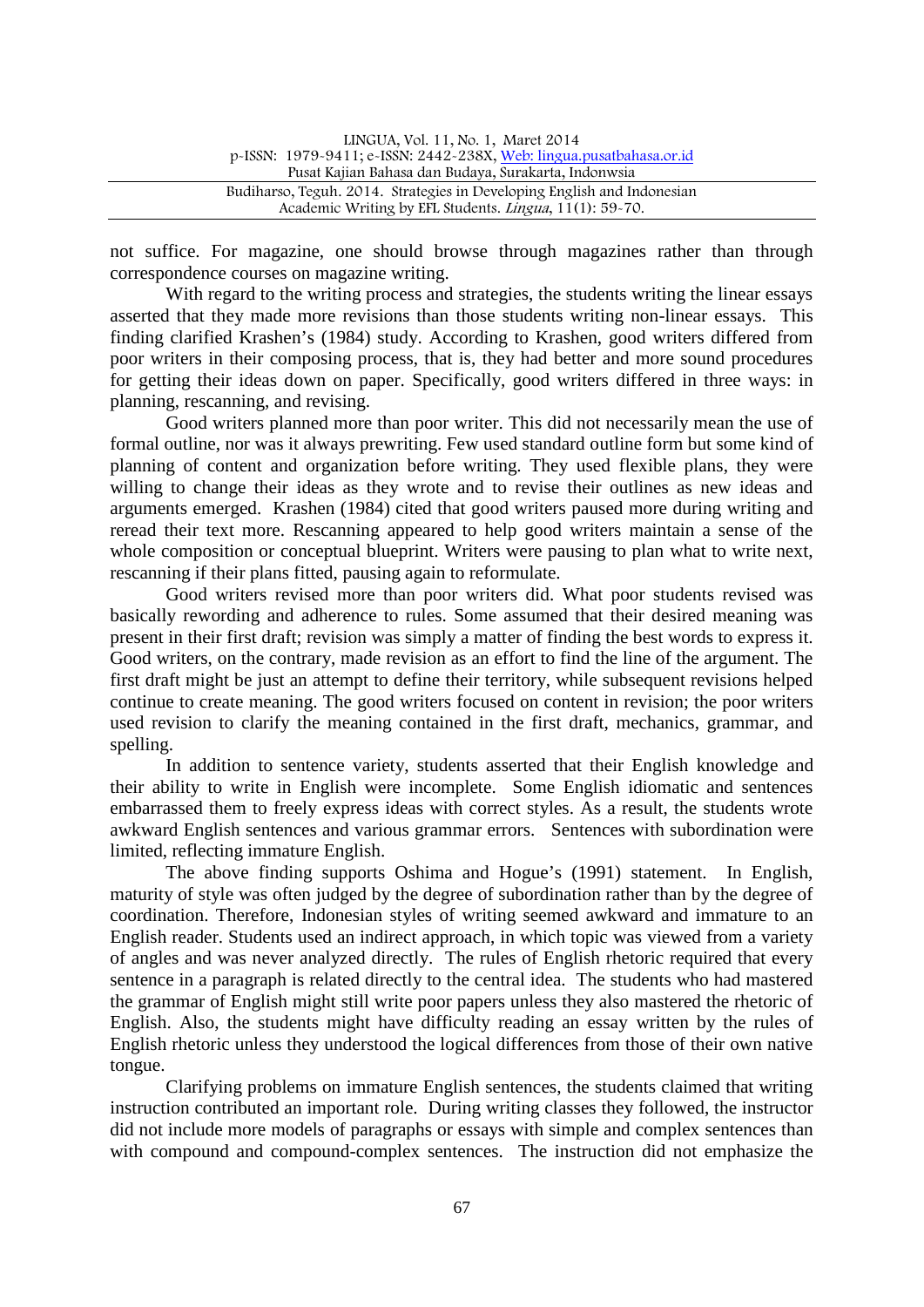| LINGUA, Vol. 11, No. 1, Maret 2014                                      |
|-------------------------------------------------------------------------|
| p-ISSN: 1979-9411; e-ISSN: 2442-238X, Web: lingua.pusatbahasa.or.id     |
| Pusat Kajian Bahasa dan Budaya, Surakarta, Indonwsia                    |
| Budiharso, Teguh. 2014. Strategies in Developing English and Indonesian |
| Academic Writing by EFL Students. <i>Lingua</i> , 11(1): 59-70.         |

importance of the variability in sentence construction. As a result, when writing an actual essay or report, students avoided to using compound-complex sentences because they did not want to make many errors in their writing due to the more difficult sentence construction (Latief, 1990).

Finally, this study maintains that the role of writing instructor is prominent to equipping students' competence in writing. The writing frequency might be enough to run the meeting target in one semester, but the way the writing instructor corrected and evaluated the students' writing needed improvement for three reasons.

First, the writing instructor did not give enough focus and discussion on the content of the essays. This implied that the strategies of developing ideas and organization in the essay were not emphasized. Second, students did not receive enough variations on discourse modes providing descriptive, narrative, expository, and argumentative essays. This implied that students were still confused to use the different application of writing process and strategies for each mode. Third, students did not receive enough exposure in developing the rhetoric strategies in the essay. Some aspects of rhetoric, e.g. the layout structure of an essay, the presence of topic and controlling ideas, and the progression of the development of ideas might be discussed; but the substance in the application of writing an essay for various different modes would be ignored.

#### **CONCLUSION AND SUGGESTION**

Writing academic essays was not just a matter of writing mature, complete, and errorfree sentences. A good mastery of language rules was not enough because writing used conventions appropriate to the language behavior. In addition, learners of English as a L2 under study were in the process of being mature to master English. EFL students devoted similar rhetoric and linguistic features in writing English and Indonesian essays. The rhetoric similarity was shared in the use of linearity and non-linearity of ideas...

Results of analysis on questionnaire and interview indicated that the students under study differed due to their experience in writing practice and reading frequency. In this regard, 4 students showed characteristics of good writers and 6 poor writers. The good and the poor writers indicated similarity in writing process and writing strategies, in developing linearity and non-linearity of the essay, in translating ideas from Indonesian into English, and in writing styles. In addition, the good writers differed from the poor writers in writing practice, reading frequency, and strategies to the revision of an essay.

Following Oshima and Hogue (1991) this study concludes that as the basis of rhetoric, logic comes from culture; it is not universal. Rhetoric, therefore, is not universal either but varies from culture to culture. The rhetorical system of one language is different from another language; it is neither better nor worse. In this regard, a study on similarities and differences is valued for all language students, first and second.

In the area of writing practices, there is some evidence that practice in writing, especially expository writing, relates to improvement in writing ability. Practice makes students able to learn some aspects of the writing skills, especially the form and organization of an essay. Besides, reading gives more influential writing competence. For instance, to learn how to write for newspapers, one must read newspapers; textbooks about them will not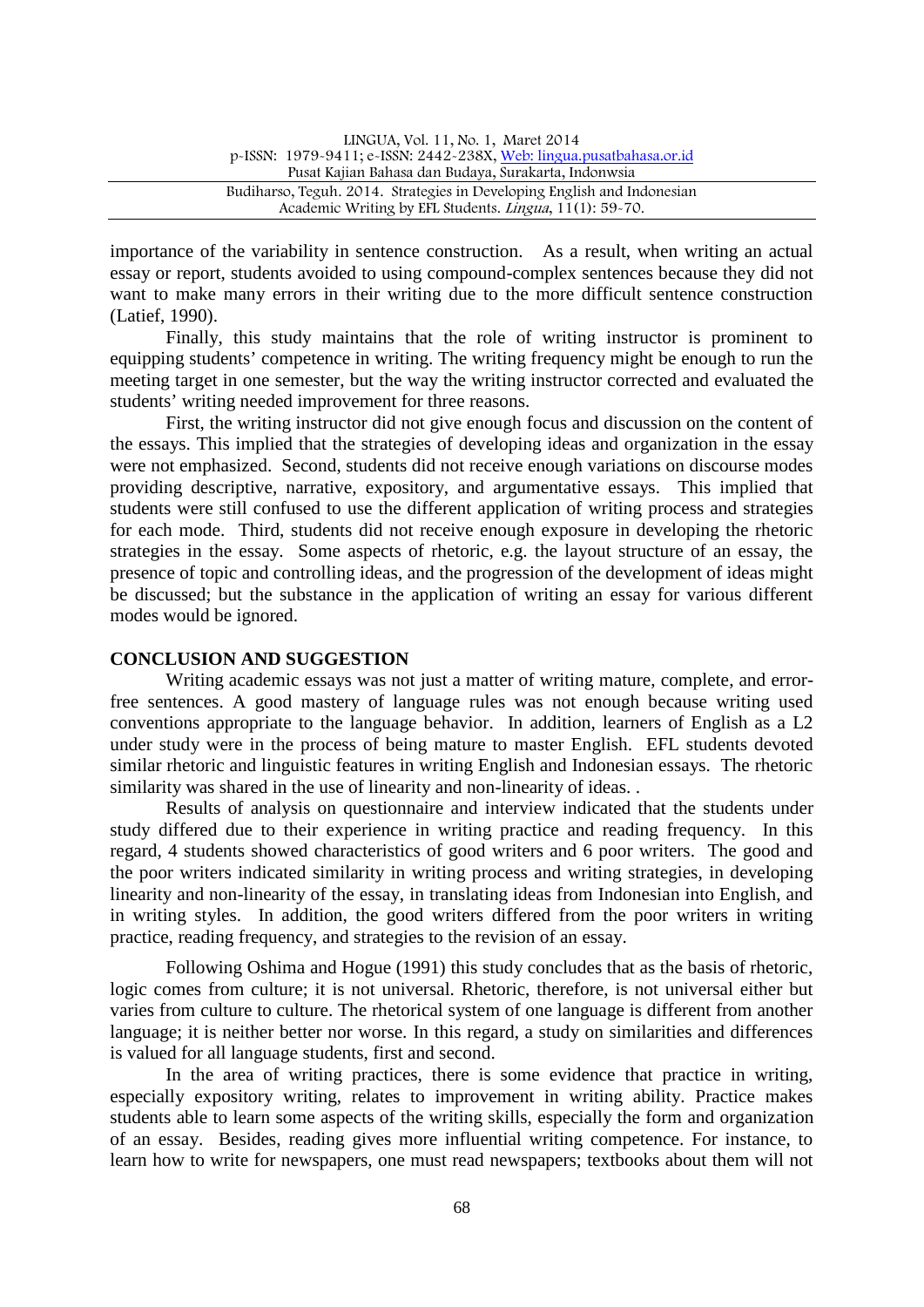| LINGUA, Vol. 11, No. 1, Maret 2014                                      |  |
|-------------------------------------------------------------------------|--|
| p-ISSN: 1979-9411; e-ISSN: 2442-238X, Web: lingua.pusatbahasa.or.id     |  |
| Pusat Kajian Bahasa dan Budaya, Surakarta, Indonwsia                    |  |
| Budiharso, Teguh. 2014. Strategies in Developing English and Indonesian |  |
| Academic Writing by EFL Students. Lingua, 11(1): 59-70.                 |  |

suffice. This study also concludes that good writers adhere to composing process, specifically in planning, rescanning, and revising. Good writers focus on content in revision. Poor writers use revision to clarify the meaning contained in the first draft, mechanics, grammar, and spelling.

Evidently, maturity of style in English is often judged by the degree of subordination rather than by the degree of coordination. The rules of English rhetoric require that every sentence in a paragraph relates directly to the central idea. Good mastery of English grammar does not mean good mastery of rhetoric. This study contends that the students' maturity of styles in English essays reflect their incomplete mastery of English knowledge; and the students' maturity of styles in Indonesian essays show the good mastery of Indonesian rules. However, the students perform immature styles of rhetoric in both English and Indonesian essays.

In adherence that writing style is more convincingly learned from reading frequency, writing instructors are suggested to equip students with reading texts exemplifying various modes of articles. After reading the texts, instruction is directed to encourage students with writing practices. Corrections are deliberately focused for three areas: (1) the organization of the essay that deals with rhetoric and development of ideas, (2) the coherence and accuracy of focus and details that relate the introductory paragraph, the body, and the concluding paragraphs, and (3) linguistic features that includes revision of incorrect syntax, incorrect grammar, and incorrect mechanics. The deep similarities that exist between L1 and L2 competence and performance requires similar instructions that are called for, --reading for the acquisition of the written discourse, and writing practice for the development of an efficient composing process.

## **REFERENCES**

- Arnaudent, M. and Barret M.M. 1981. *Paragraph Development: A Guide for Students of English as a Second Language*. Rowly, Massachusetts: Prentice
- Hall, Inc.
- Brereton, J.C. 1982. *A Plan for Writing.* New York: CBS College Publishing.
- Budiharso, Teguh. 2006. Rhetoric Features of English and Indonesian Essays
- Made by EFL Undergraduate Students. *TEFLIN Journal*, 17(2):54-86.
- Calderonello, A.H, and Edwards, B.L. 1986. *Roughdrafts: The Process of Writing*. Lawrenceville, New Jersey: Houghton Mifflin Company.
- Carson, J.E, Carrell, P.L. Silberstein, S., Kroll, B, and Kuehn, P.A. 1990. Reading-Writing Relationships in First and Second Language. *TESOL QUARTERLY*, 24(2):245-266.
- Caudery, T. 1995. *The Process Approach: Seminar Notes*. Paper Presented in the British Council Summer School on Writing in the Classroom. Guildford: University of Surrey.
- Connor, U. 1996. *Contrastive Rhetoric: Cross-Cultural Aspects of Second Language Writing.* Cambridge: Cambridge University Press.
- Flower, L.S and J.R. Hayes. 1981. A Cognitive Process Theory of Writing. *College Composition and Communication,*32(4):365-387.